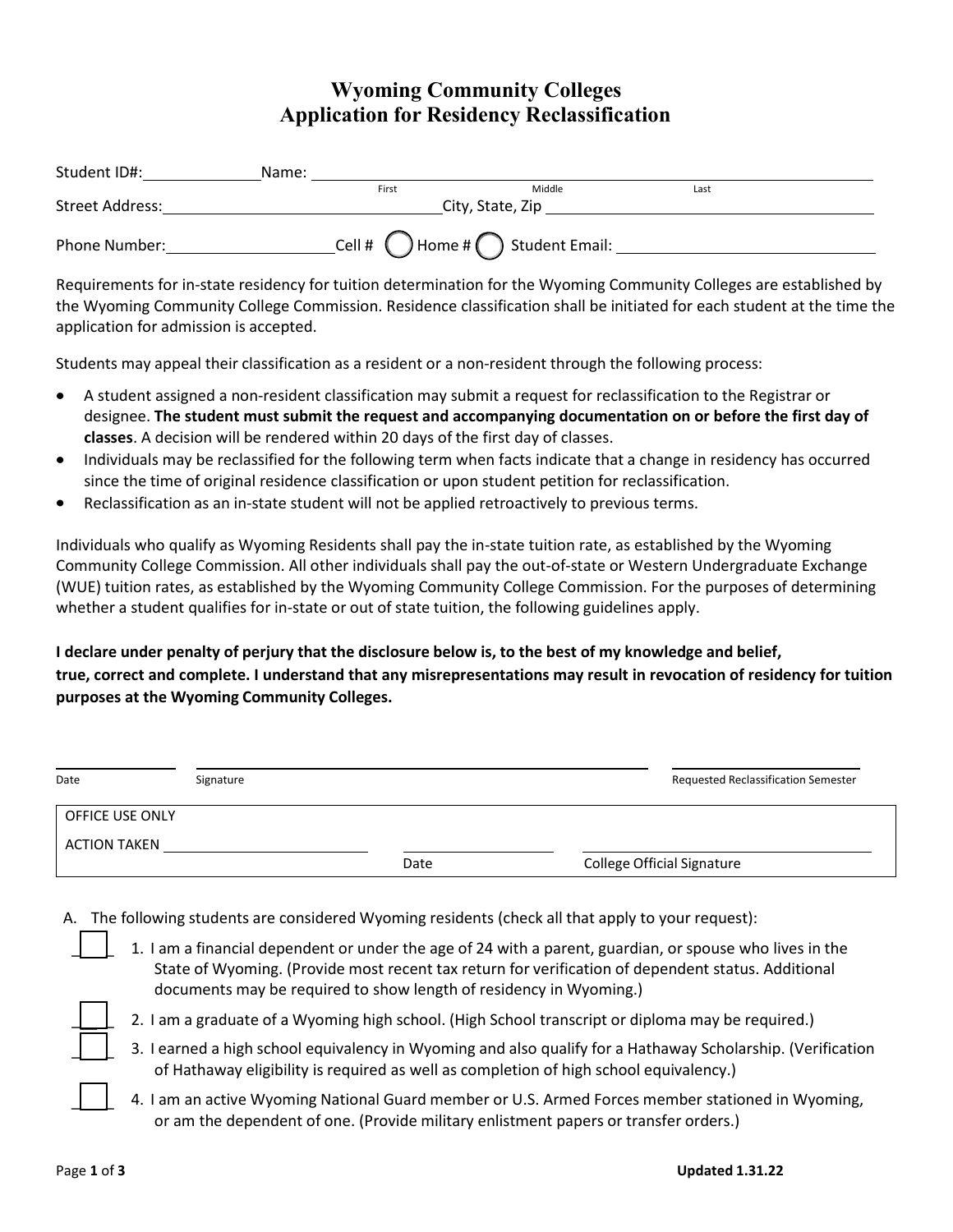- 5. I am a Wyoming resident who was temporarily absent from the State due to military service, attendance at an educational institution, or other type of documented temporary absence. (Provide military discharge (Form DD 214), institution transcript/certificate, etc., and proof of residency.)
- 6. I have been awarded resident tuition status at another Wyoming Community College or the University of Wyoming. (Submit documentation showing resident tuition status.)
- 7. I am the spouse or financial dependent of an individual who is determined to be a Wyoming resident pursuant to these Guidelines. (Provide a copy of marriage license and verification of spouse's residency.)
- 8. I am a legal dependent under the age of 24 of a Wyoming community college graduate. (Provide graduate's name, Wyoming Community College, graduation date, and verification of dependent status.)
- 9. I have a permanent home in Wyoming. To determine if a permanent Wyoming home has been established, a variety of factors are considered including:
	- a. Evidence that any former out-of-state home has been abandoned,
	- b. Evidence of full-time employment in Wyoming for a minimum of six continuous months prior to residency determination,
	- c. Ownership of home or property in Wyoming,
	- d. Six months of continual presence in Wyoming prior to residency determination,
	- e. Former Wyoming residency and maintaining state ties,
	- f. Reliance on Wyoming resources for full financial support,
	- g. Wyoming vehicle registration dated a minimum of six months prior to residency determination,
	- h. Wyoming address on most recent federal income tax return,
	- i. A valid Wyoming driver's license dated a minimum of six months prior to residency determination,
	- j. Wyoming voter registration.

No one factor determines residence status. (Documentation must show six months continual presence in Wyoming.)

10. I am a veteran or eligible individual, as described in 38 U.S. C. 3679 (c) (2), and am providing:

- a. A certificate or other evidence of the veteran's or uniformed service members' qualifying service of 90 days or more in the uniformed services of the United States;
- b. Documented evidence at the time of enrollment that:
	- i. The applicant for resident tuition intends to live in Wyoming during the term of enrollment (lease agreement, power bill, etc.);
	- ii. The applicant is using educational assistance under either Chapter 30 (Montgomery G.I. Bill Active Duty Program), Chapter 31 (Vocational Rehabilitation and Employment (VR&E)), or Chapter 33 (Post-9/11 G.I. Bill) or Chapter 35 (Dependents' Educational Assistance) as described in 38 U.S.C.
	- iii. The veteran was discharged or released from a qualifying period of service in the active military, naval or air service before the date of enrollment (DD214 showing date of discharge) or the uniformed service member is currently on active duty;
	- iv. If the applicant is a spouse or a child of the veteran, the applicant is a transferee pursuant to 38 U.S.C. 3311(b)(9) or 3319 of the veteran's eligibility for educational benefits, or Section 3679(c), as amended and effective 1 August 2022.

A person who has qualified for resident tuition pursuant to the above requirements of this section, shall remain qualified in subsequent years if the person pursues one or more courses of education while remaining continuously enrolled, other than during regularly scheduled breaks, lives in the state during the term of enrollment, and, if the person is eligible through a transfer of eligibility pursuant to 38 U.S.C. 3319, the transfer has not been validly revoked.

- B. The following students are considered **non-residents**:
	- 1. Individuals who do not qualify under Section A above;
	- 2. Individuals who are not U.S. citizens or permanent residents except as provided by Section A.2 or A.3 above.

 $\overline{\phantom{a}}$ 

 $\overline{\phantom{a}}$ 

 $\overline{\phantom{a}}$ 

 $\overline{\phantom{a}}$ 

 $\overline{\phantom{a}}$ 

 $\overline{\phantom{0}}$